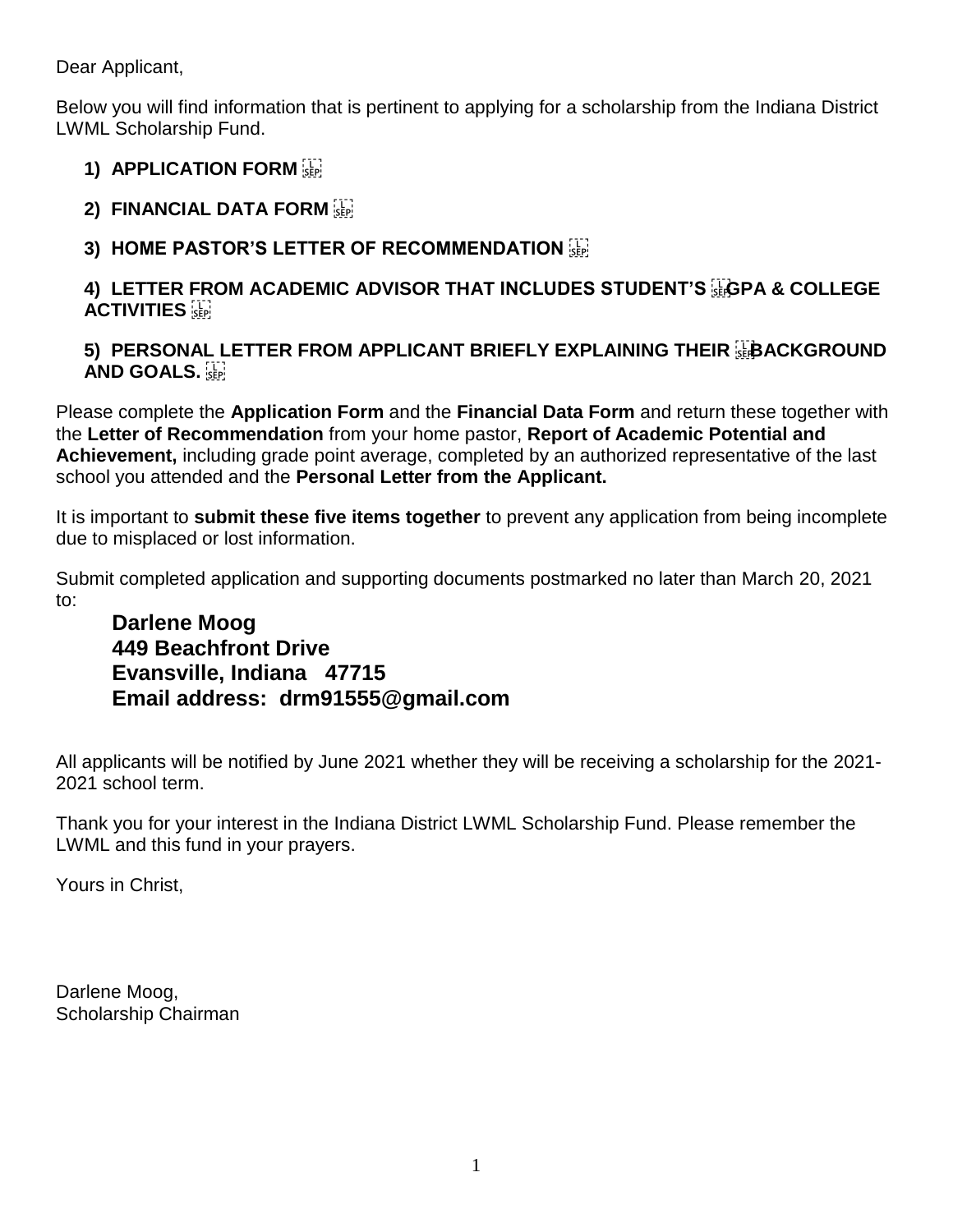#### **LUTHERAN WOMEN'S MISSIONARY LEAGUE INDIANA DISTRICT SCHOLARSHIP REGULATIONS**

- 1. By Indiana District LWML Resolution, each scholarship to be allotted shall be in the amount of at least \$500.00.
- 2. Moneys for support shall be sent directly to the appropriate school administrator in charge of such funds and made payable to the school according to the number of terms per traditional school year.
- 3. Students who are supported are expected to lead a Christian life and to be faithful in the pursuit of their studies.
- 4. Students who discontinue their studies are expected to inform the Scholarship Committee Chairman of their action as soon as possible.

### **ELIGIBILITY FOR SCHOLARSHIP**

- 1. Applicant must be a communicant member of a congregation of the Lutheran Church Missouri Synod in the Indiana District for at least eighteen months prior to filing an application.
- 2. Only such students shall receive scholarships that are preparing to be servants of the church on a full-time basis (ministry, teaching, parish work, DCE, Deaconess, etc.)
- 3. Only students enrolling in an LCMS synodical school that will prepare them to be servants of the church on a full-time basis shall receive a scholarship.
- 4. Only such students shall receive a scholarship as shall present a demonstrable need for such  $aid.$
- 5. Student shall have demonstrated a good scholastic aptitude in their previous school.

## **APPLICATION FOR SCHOLARSHIP**

- 1. Each student desiring a scholarship shall make an ANNUAL application.
- 2. Applications are issued for a period of one year only. If future support is desired, a new application must be made. Requests for application forms shall be made by **March 10** and completed application forms shall be received by the Scholarship Chairman, postmarked no later than **March 20**, for consideration for the following Fall term. Send completed forms to:

 **Darlene Moog, Scholarship Chairman, 449 Beachfront Drive Evansville, Indiana IN 47715 e-mail: [drmoog91555@gmail.com](mailto:drmoog91555@gmail.com) Home Phone #: 812-909-4910** 

3. No application shall be considered unless the school of the prospective student has approved his/her enrollment.

#### **LUTHERAN WOMEN'S MISSIONARY LEAGUE - INDIANA DISTRICT**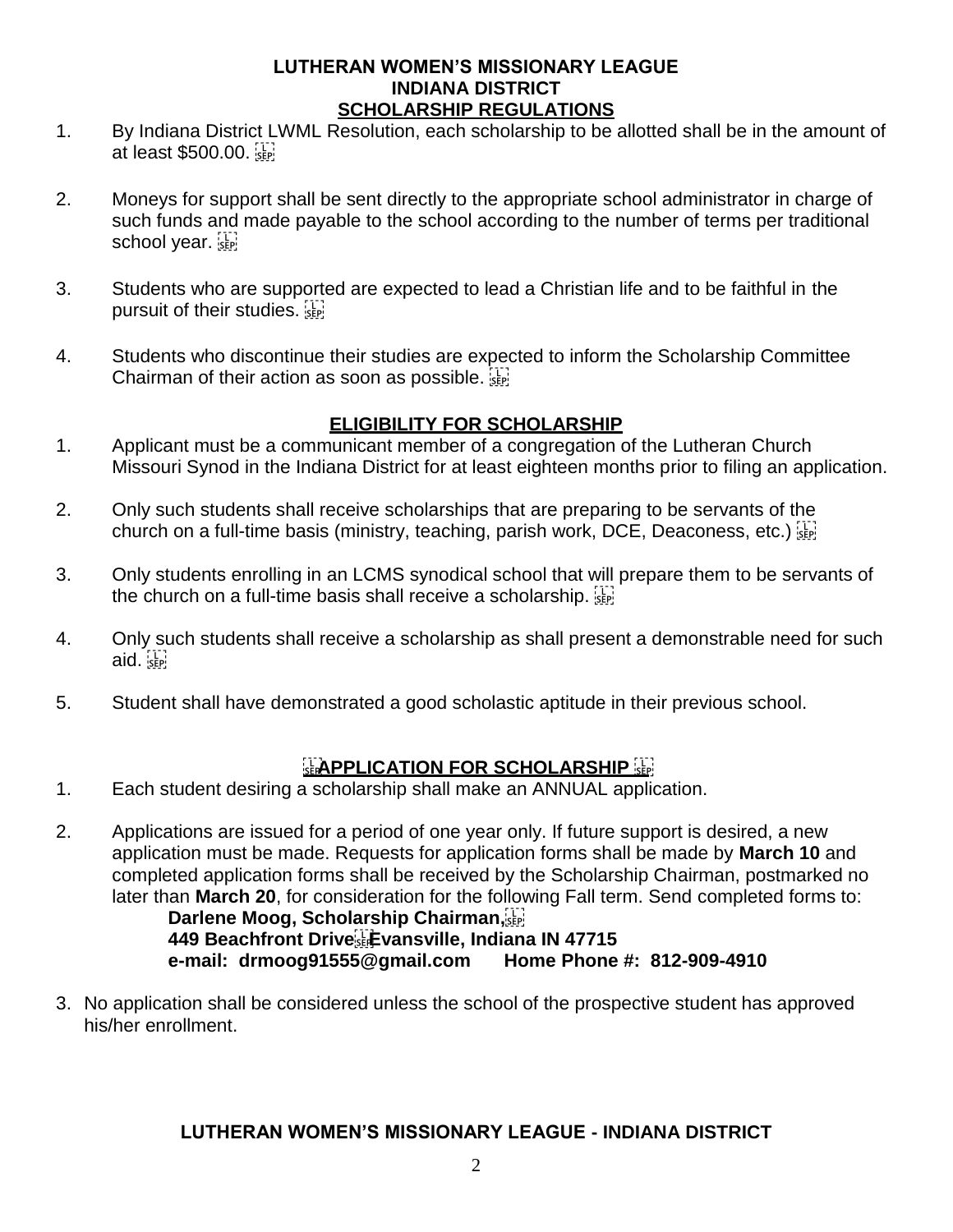#### **APPLICATION FOR MEMORIAL SCHOLARSHIP**

| Home Phone No. (__) _______________________Date of Birth_________________________                                                                                                                                                                                                                                                                                                  |                   |
|------------------------------------------------------------------------------------------------------------------------------------------------------------------------------------------------------------------------------------------------------------------------------------------------------------------------------------------------------------------------------------|-------------------|
|                                                                                                                                                                                                                                                                                                                                                                                    |                   |
|                                                                                                                                                                                                                                                                                                                                                                                    |                   |
| Phone No. of Parents (___) ______________________Student E-mail Address_____________________________                                                                                                                                                                                                                                                                               |                   |
|                                                                                                                                                                                                                                                                                                                                                                                    |                   |
|                                                                                                                                                                                                                                                                                                                                                                                    |                   |
| Is Applicant (Check One) () Married () Divorced () Single () Engaged                                                                                                                                                                                                                                                                                                               |                   |
|                                                                                                                                                                                                                                                                                                                                                                                    |                   |
|                                                                                                                                                                                                                                                                                                                                                                                    |                   |
|                                                                                                                                                                                                                                                                                                                                                                                    |                   |
|                                                                                                                                                                                                                                                                                                                                                                                    |                   |
| Length of time applicant has been a communicant member of a congregation of the Lutheran Church-                                                                                                                                                                                                                                                                                   |                   |
| Applicant intends to become a () Pastor () Teacher () Deaconess () DCE () Other in the LCMS.                                                                                                                                                                                                                                                                                       |                   |
|                                                                                                                                                                                                                                                                                                                                                                                    | $\frac{1}{2}$ SEP |
| Which LCMS Education Institution (College or Seminary) will the applicant attend (or is presently                                                                                                                                                                                                                                                                                  |                   |
| Has the applicant been accepted for enrollment? _____ What Class Level is applicant entering? ____                                                                                                                                                                                                                                                                                 |                   |
| Has applied for LWML Scholarship before______ Have received LWML Scholarship ____ year?                                                                                                                                                                                                                                                                                            |                   |
| <b>IMPORTANT: A Letter of Recommendation is required from the home pastor and from the</b><br>authorized Administrator of the last school attended concerning academic potential and<br>achievement (transcript of grades NOT required). However, it is important that we receive<br>applicant's Grade Point Average [1] anclude with this Application Form a Personal Letter from |                   |

#### **\* These letters must be returned to the Chairman of the Scholarship Committee by MARCH 20, 2021. The completed application must be POSTMARKED NO LATER THAN MARCH 20, 2021.**

**applicant briefly explaining their background and goals.** 

\* 2nd career students entering a Seminary I program may waive "Last school attended" requirements. \* If applicant has any special circumstances, please explain on other side of this page.

**INDIANA DISTRICT LUTHERAN WOMEN'S MISSIONARY LEAGUE**